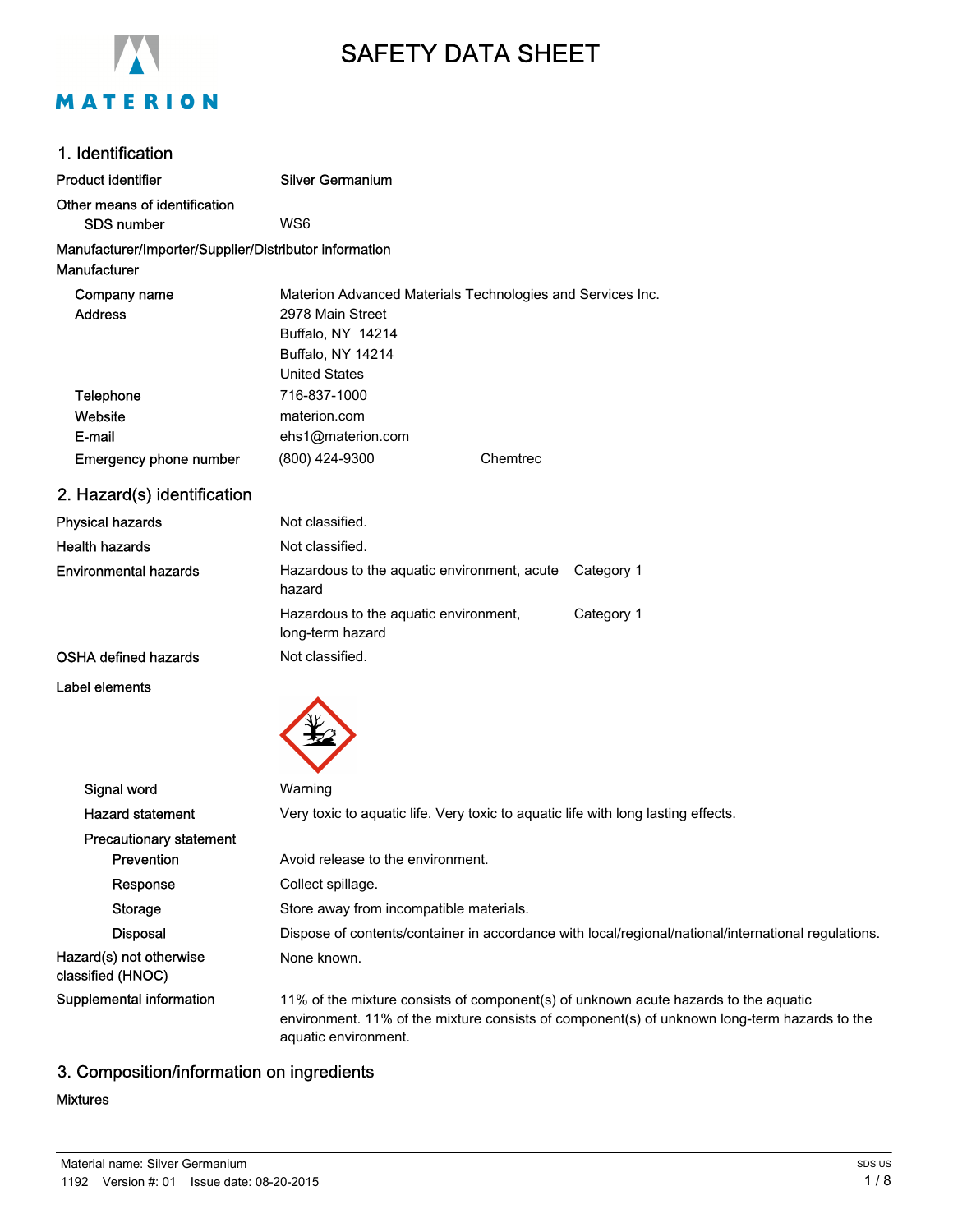| Chemical name | Common name and synonyms | <b>CAS number</b> | %         |
|---------------|--------------------------|-------------------|-----------|
| Silver        |                          | 7440-22-4         | $88 - 90$ |
| Germanium     |                          | 7440-56-4         | $10 - 12$ |

\*Designates that a specific chemical identity and/or percentage of composition has been withheld as a trade secret.

|                                                                              | Designates that a specific chemical identity and/or percentage of composition has been withheld as a trade secret.                                                                                                                                                                                                                                                                                                                        |
|------------------------------------------------------------------------------|-------------------------------------------------------------------------------------------------------------------------------------------------------------------------------------------------------------------------------------------------------------------------------------------------------------------------------------------------------------------------------------------------------------------------------------------|
| 4. First-aid measures                                                        |                                                                                                                                                                                                                                                                                                                                                                                                                                           |
| Inhalation                                                                   | If breathing is difficult, remove to fresh air and keep at rest in a position comfortable for breathing.<br>Call a physician if symptoms develop or persist.                                                                                                                                                                                                                                                                              |
| Skin contact                                                                 | Rinse skin with water/shower. Get medical attention if irritation develops and persists.                                                                                                                                                                                                                                                                                                                                                  |
| Eye contact                                                                  | Rinse with water. Get medical attention if irritation develops and persists.                                                                                                                                                                                                                                                                                                                                                              |
| Ingestion                                                                    | Rinse mouth. If ingestion of a large amount does occur, call a poison control center immediately.                                                                                                                                                                                                                                                                                                                                         |
| Most important<br>symptoms/effects, acute and<br>delayed                     | Direct contact with eyes may cause temporary irritation.                                                                                                                                                                                                                                                                                                                                                                                  |
| Indication of immediate medical<br>attention and special treatment<br>needed | Provide general supportive measures and treat symptomatically.                                                                                                                                                                                                                                                                                                                                                                            |
| <b>General information</b>                                                   | Ensure that medical personnel are aware of the material(s) involved, and take precautions to<br>protect themselves.                                                                                                                                                                                                                                                                                                                       |
| 5. Fire-fighting measures                                                    |                                                                                                                                                                                                                                                                                                                                                                                                                                           |
| Suitable extinguishing media                                                 | Water fog. Foam. Dry chemical powder. Carbon dioxide (CO2).                                                                                                                                                                                                                                                                                                                                                                               |
| Unsuitable extinguishing media                                               | Do not use water jet as an extinguisher, as this will spread the fire.                                                                                                                                                                                                                                                                                                                                                                    |
| Specific hazards arising from<br>the chemical                                | During fire, gases hazardous to health may be formed.                                                                                                                                                                                                                                                                                                                                                                                     |
| Special protective equipment<br>and precautions for firefighters             | Self-contained breathing apparatus and full protective clothing must be worn in case of fire.                                                                                                                                                                                                                                                                                                                                             |
| <b>Fire fighting</b><br>equipment/instructions                               | Use water spray to cool unopened containers.                                                                                                                                                                                                                                                                                                                                                                                              |
| Specific methods                                                             | Use standard firefighting procedures and consider the hazards of other involved materials.                                                                                                                                                                                                                                                                                                                                                |
| General fire hazards                                                         | No unusual fire or explosion hazards noted.                                                                                                                                                                                                                                                                                                                                                                                               |
| 6. Accidental release measures                                               |                                                                                                                                                                                                                                                                                                                                                                                                                                           |
| Personal precautions, protective<br>equipment and emergency<br>procedures    | Keep unnecessary personnel away. Keep people away from and upwind of spill/leak. Keep out of<br>low areas. Wear appropriate personal protective equipment. Do not touch damaged containers or<br>spilled material unless wearing appropriate protective clothing. Ensure adequate ventilation. Local<br>authorities should be advised if significant spillages cannot be contained. For personal protection,<br>see section 8 of the SDS. |
| Methods and materials for<br>containment and cleaning up                     | This material is classified as a water pollutant under the Clean Water Act and should be prevented<br>from contaminating soil or from entering sewage and drainage systems which lead to waterways.<br>Stop the flow of material, if this is without risk. Collect spillage. Dike far ahead of spill for later<br>disposal. Following product recovery, flush area with water. For waste disposal, see section 13 of<br>the SDS.          |
| <b>Environmental precautions</b>                                             | Avoid release to the environment. Contact local authorities in case of spillage to drain/aquatic<br>environment. Prevent further leakage or spillage if safe to do so. Do not contaminate water. Avoid<br>discharge into drains, water courses or onto the ground.                                                                                                                                                                        |
| 7. Handling and storage                                                      |                                                                                                                                                                                                                                                                                                                                                                                                                                           |
|                                                                              |                                                                                                                                                                                                                                                                                                                                                                                                                                           |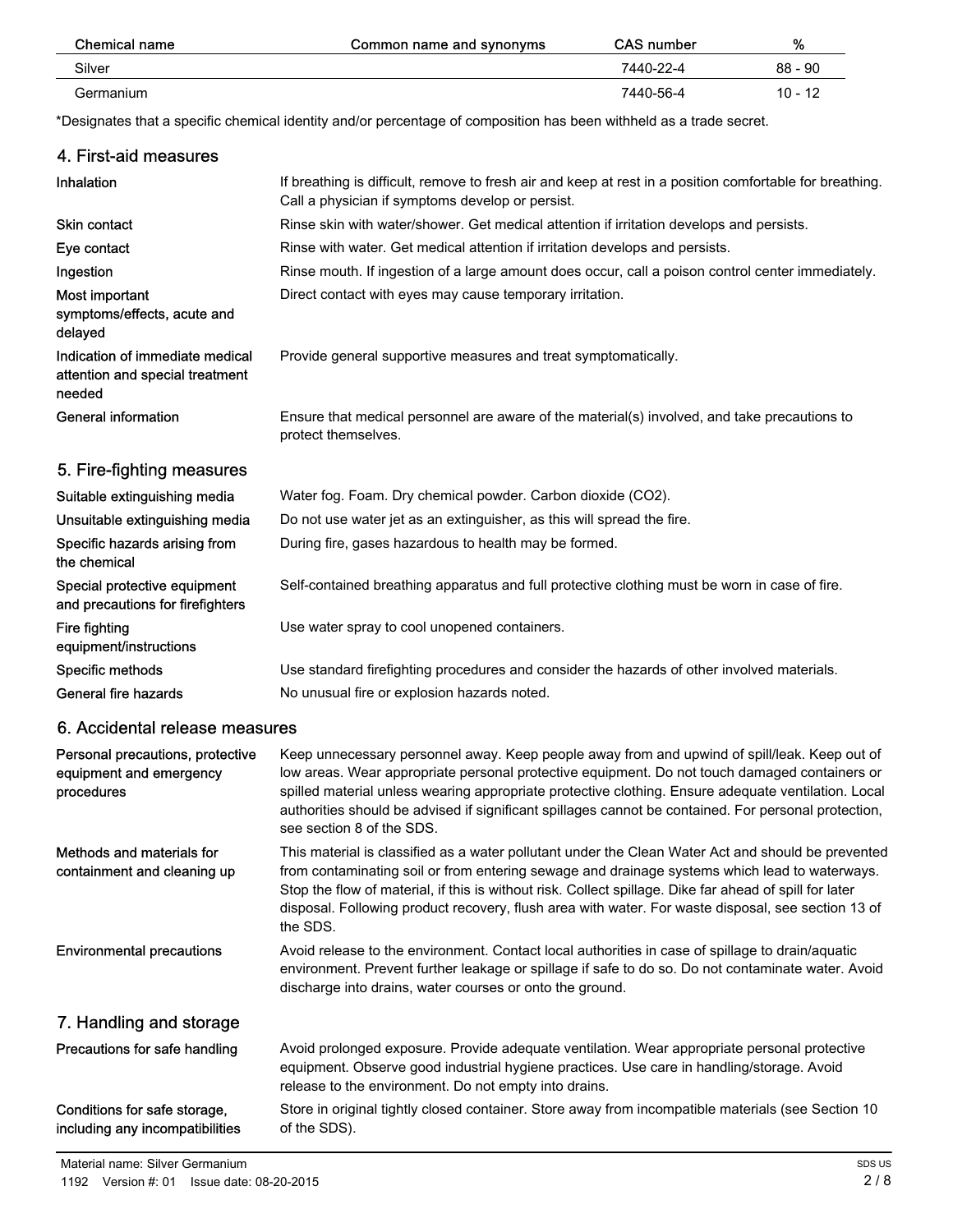# 8. Exposure controls/personal protection

### Occupational exposure limits

### US. OSHA Table Z-1 Limits for Air Contaminants (29 CFR 1910.1000)

| <b>Components</b>                           | Type                                                                                                                                                                                                                        | Value           |                |
|---------------------------------------------|-----------------------------------------------------------------------------------------------------------------------------------------------------------------------------------------------------------------------------|-----------------|----------------|
| Silver (CAS 7440-22-4)                      | PEL                                                                                                                                                                                                                         | $0.01$ mg/m $3$ |                |
| <b>US. ACGIH Threshold Limit Values</b>     |                                                                                                                                                                                                                             |                 |                |
| Components                                  | Type                                                                                                                                                                                                                        | Value           | Form           |
| Silver (CAS 7440-22-4)                      | <b>TWA</b>                                                                                                                                                                                                                  | $0.1$ mg/m $3$  | Dust and fume. |
| US. NIOSH: Pocket Guide to Chemical Hazards |                                                                                                                                                                                                                             |                 |                |
| Components                                  | Type                                                                                                                                                                                                                        | Value           | Form           |
| Silver (CAS 7440-22-4)                      | <b>TWA</b>                                                                                                                                                                                                                  | $0.01$ mg/m $3$ | Dust.          |
| <b>Biological limit values</b>              | No biological exposure limits noted for the ingredient(s).                                                                                                                                                                  |                 |                |
| <b>Control parameters</b>                   | Follow standard monitoring procedures.                                                                                                                                                                                      |                 |                |
|                                             | Individual protection measures, such as personal protective equipment                                                                                                                                                       |                 |                |
| Eye/face protection                         | Wear safety glasses with side shields (or goggles).                                                                                                                                                                         |                 |                |
| Skin protection                             |                                                                                                                                                                                                                             |                 |                |
| Hand protection                             | Wear protective gloves.                                                                                                                                                                                                     |                 |                |
| Other                                       | Wear appropriate chemical resistant clothing.                                                                                                                                                                               |                 |                |
| <b>Respiratory protection</b>               | When workers are facing concentrations above the exposure limit they must use appropriate<br>certified respirators.                                                                                                         |                 |                |
| <b>Thermal hazards</b>                      | Wear appropriate thermal protective clothing, when necessary.                                                                                                                                                               |                 |                |
| General hygiene considerations              | Always observe good personal hygiene measures, such as washing after handling the material<br>and before eating, drinking, and/or smoking. Routinely wash work clothing and protective<br>equipment to remove contaminants. |                 |                |

# 9. Physical and chemical properties

| Appearance                                   |                                 |
|----------------------------------------------|---------------------------------|
| <b>Physical state</b>                        | Solid.                          |
| Form                                         | Solid.                          |
| Color                                        | Not available.                  |
| Odor                                         | Not applicable.                 |
| Odor threshold                               | Not available.                  |
| рH                                           | Not available.                  |
| Melting point/freezing point                 | 1718.96 °F (937.2 °C) estimated |
| Initial boiling point and boiling<br>range   | 3632 °F (2000 °C) estimated     |
| Flash point                                  | Not available.                  |
| <b>Evaporation rate</b>                      | Not available.                  |
| Flammability (solid, gas)                    | Not applicable.                 |
| Upper/lower flammability or explosive limits |                                 |
| <b>Flammability limit - lower</b><br>$(\%)$  | Not available.                  |
| <b>Flammability limit - upper</b><br>$(\%)$  | Not available.                  |
| Explosive limit - lower (%)                  | Not available.                  |
| Explosive limit - upper (%)                  | Not available.                  |
| Vapor pressure                               | 0.00001 hPa estimated           |
|                                              |                                 |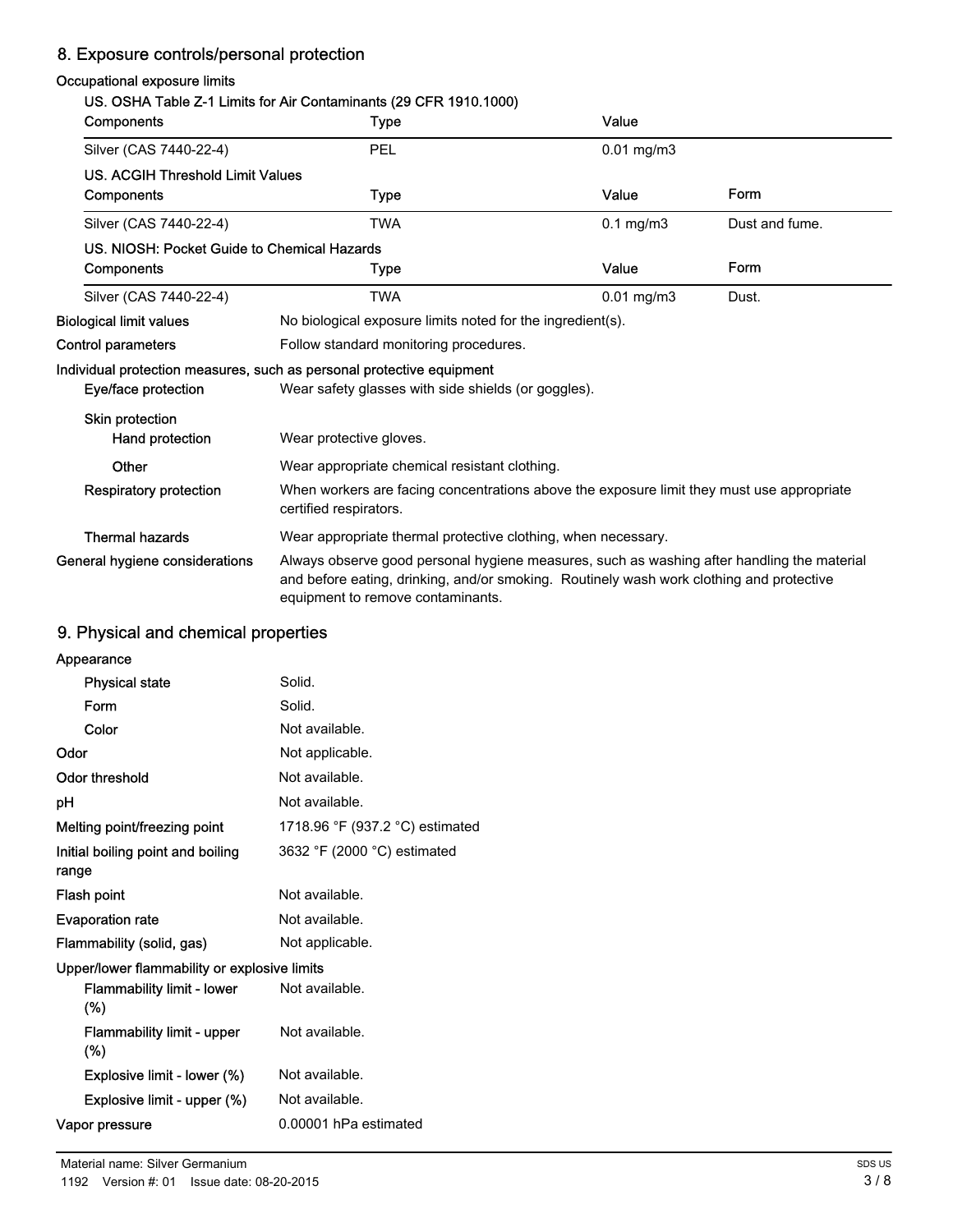| Vapor density                                     | Not available.                                                                                |
|---------------------------------------------------|-----------------------------------------------------------------------------------------------|
| <b>Relative density</b>                           | Not available.                                                                                |
| Solubility(ies)                                   |                                                                                               |
| Solubility (water)                                | Not available.                                                                                |
| <b>Partition coefficient</b><br>(n-octanol/water) | Not available.                                                                                |
| Auto-ignition temperature                         | Not applicable.                                                                               |
| Decomposition temperature                         | Not available.                                                                                |
| <b>Viscosity</b>                                  | Not available.                                                                                |
| Other information                                 |                                                                                               |
| Density                                           | 9.92 g/cm3 estimated                                                                          |
| Specific gravity                                  | 9.92 estimated                                                                                |
| 10. Stability and reactivity                      |                                                                                               |
| Reactivity                                        | The product is stable and non-reactive under normal conditions of use, storage and transport. |
| <b>Chemical stability</b>                         | Material is stable under normal conditions.                                                   |
| Possibility of hazardous<br>reactions             | No dangerous reaction known under conditions of normal use.                                   |
| Conditions to avoid                               | Contact with incompatible materials.                                                          |
| Incompatible materials                            | Ammonia, Chlorine,                                                                            |
| Hazardous decomposition<br>products               | No hazardous decomposition products are known.                                                |

# 11. Toxicological information

# Information on likely routes of exposure

| <b>Inhalation</b>                                                                  | Prolonged inhalation may be harmful.                     |
|------------------------------------------------------------------------------------|----------------------------------------------------------|
| Skin contact                                                                       | No adverse effects due to skin contact are expected.     |
| Eye contact                                                                        | Direct contact with eyes may cause temporary irritation. |
| Ingestion                                                                          | Expected to be a low ingestion hazard.                   |
| Symptoms related to the<br>physical, chemical and<br>toxicological characteristics | Direct contact with eyes may cause temporary irritation. |

### Information on toxicological effects

Acute toxicity

| Product                | <b>Species</b> | <b>Test Results</b>  |
|------------------------|----------------|----------------------|
| Silver Germanium       |                |                      |
| <b>Acute</b>           |                |                      |
| Dermal                 |                |                      |
| LD50                   | Rat            | 2247 mg/kg estimated |
| Oral                   |                |                      |
| LD50                   | Rat            | 5618 mg/kg estimated |
| Components             | <b>Species</b> | <b>Test Results</b>  |
| Silver (CAS 7440-22-4) |                |                      |
| <b>Acute</b>           |                |                      |
| Dermal                 |                |                      |
| LD50                   | Rat            | > 2000 mg/kg         |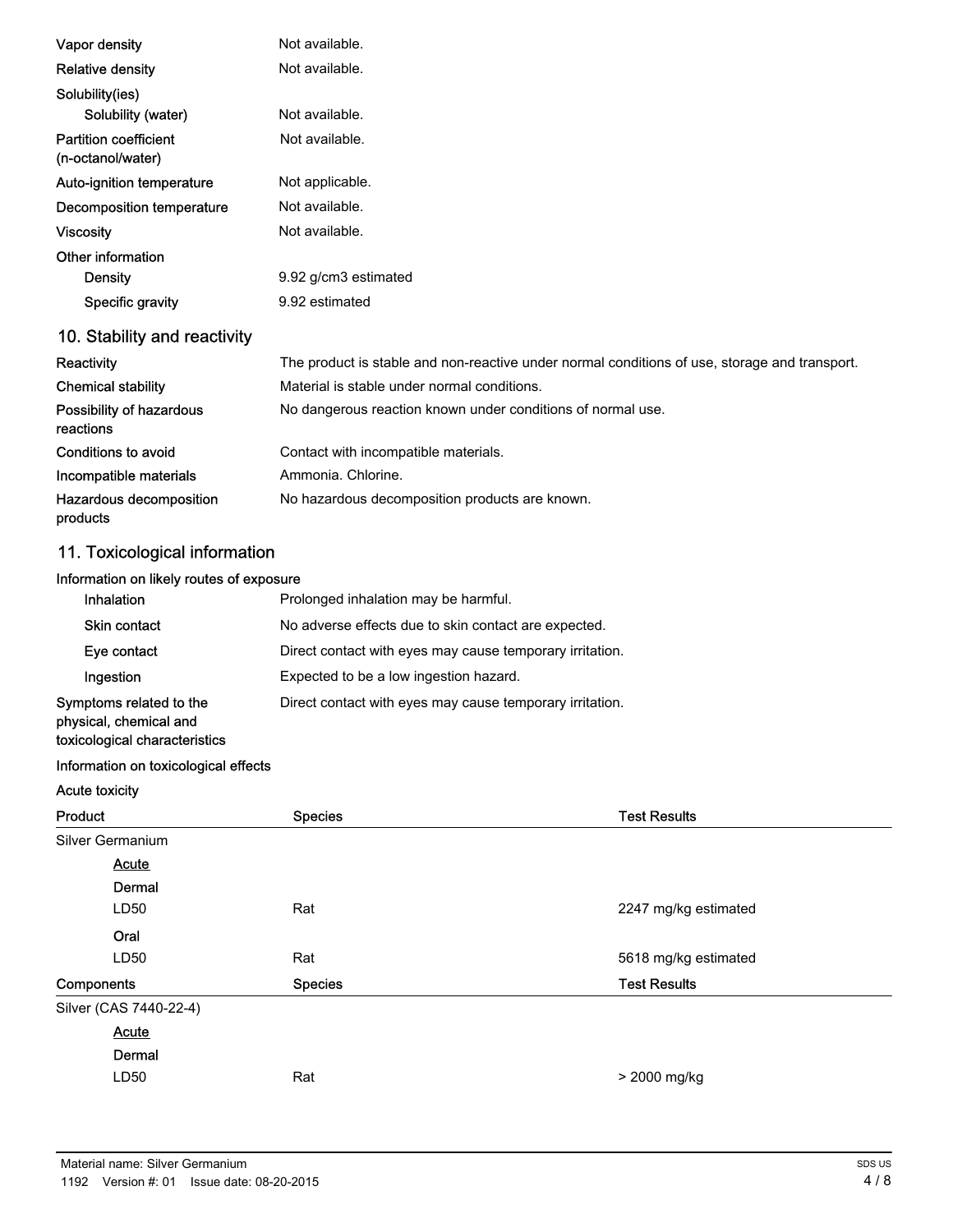| Components                                                         | <b>Species</b>                                         |                                                                                                                                                                                            | <b>Test Results</b>                                                                                  |
|--------------------------------------------------------------------|--------------------------------------------------------|--------------------------------------------------------------------------------------------------------------------------------------------------------------------------------------------|------------------------------------------------------------------------------------------------------|
| Oral                                                               |                                                        |                                                                                                                                                                                            |                                                                                                      |
| LD50                                                               | Rat                                                    |                                                                                                                                                                                            | > 5000 mg/kg                                                                                         |
|                                                                    |                                                        | * Estimates for product may be based on additional component data not shown.                                                                                                               |                                                                                                      |
| Skin corrosion/irritation                                          | Prolonged skin contact may cause temporary irritation. |                                                                                                                                                                                            |                                                                                                      |
| Serious eye damage/eye<br><i>irritation</i>                        |                                                        | Direct contact with eyes may cause temporary irritation.                                                                                                                                   |                                                                                                      |
| Respiratory or skin sensitization                                  |                                                        |                                                                                                                                                                                            |                                                                                                      |
| <b>Respiratory sensitization</b>                                   | Not available.                                         |                                                                                                                                                                                            |                                                                                                      |
| <b>Skin sensitization</b>                                          |                                                        | This product is not expected to cause skin sensitization.                                                                                                                                  |                                                                                                      |
| Germ cell mutagenicity                                             | mutagenic or genotoxic.                                | No data available to indicate product or any components present at greater than 0.1% are                                                                                                   |                                                                                                      |
| Carcinogenicity                                                    |                                                        | This product is not considered to be a carcinogen by IARC, ACGIH, NTP, or OSHA.                                                                                                            |                                                                                                      |
| US. OSHA Specifically Regulated Substances (29 CFR 1910.1001-1050) |                                                        |                                                                                                                                                                                            |                                                                                                      |
| Not listed.                                                        |                                                        |                                                                                                                                                                                            |                                                                                                      |
| <b>Reproductive toxicity</b>                                       |                                                        | This product is not expected to cause reproductive or developmental effects.                                                                                                               |                                                                                                      |
| Specific target organ toxicity -<br>single exposure                | Not classified.                                        |                                                                                                                                                                                            |                                                                                                      |
| Specific target organ toxicity -<br>repeated exposure              | Not classified.                                        |                                                                                                                                                                                            |                                                                                                      |
| <b>Aspiration hazard</b>                                           | Not available.                                         |                                                                                                                                                                                            |                                                                                                      |
| <b>Chronic effects</b>                                             |                                                        | Prolonged inhalation may be harmful.                                                                                                                                                       |                                                                                                      |
| 12. Ecological information                                         |                                                        |                                                                                                                                                                                            |                                                                                                      |
| Ecotoxicity                                                        |                                                        |                                                                                                                                                                                            | Very toxic to aquatic life with long lasting effects. Accumulation in aquatic organisms is expected. |
| <b>Product</b>                                                     |                                                        | <b>Species</b>                                                                                                                                                                             | <b>Test Results</b>                                                                                  |
| Silver Germanium                                                   |                                                        |                                                                                                                                                                                            |                                                                                                      |
| Aquatic                                                            |                                                        |                                                                                                                                                                                            |                                                                                                      |
| Crustacea                                                          | EC50                                                   | Daphnia                                                                                                                                                                                    | 0.0055 mg/l, 48 hours estimated                                                                      |
| Fish                                                               | LC50                                                   | Fish                                                                                                                                                                                       | 3.0272 mg/l, 96 hours estimated                                                                      |
| Components                                                         |                                                        | <b>Species</b>                                                                                                                                                                             | <b>Test Results</b>                                                                                  |
| Silver (CAS 7440-22-4)                                             |                                                        |                                                                                                                                                                                            |                                                                                                      |
| Aquatic                                                            |                                                        |                                                                                                                                                                                            |                                                                                                      |
| Crustacea                                                          | EC50                                                   | Water flea (Daphnia magna)                                                                                                                                                                 | 0.0002 mg/l, 48 hours                                                                                |
| Fish                                                               | <b>LC50</b>                                            | Fathead minnow (Pimephales promelas) 0.0023 - 0.0033 mg/l, 96 hours                                                                                                                        |                                                                                                      |
|                                                                    |                                                        | * Estimates for product may be based on additional component data not shown.                                                                                                               |                                                                                                      |
| Persistence and degradability                                      |                                                        | No data is available on the degradability of this product.                                                                                                                                 |                                                                                                      |
| <b>Bioaccumulative potential</b>                                   | No data available.                                     |                                                                                                                                                                                            |                                                                                                      |
| Mobility in soil                                                   | No data available.                                     |                                                                                                                                                                                            |                                                                                                      |
| Other adverse effects                                              |                                                        | No other adverse environmental effects (e.g. ozone depletion, photochemical ozone creation<br>potential, endocrine disruption, global warming potential) are expected from this component. |                                                                                                      |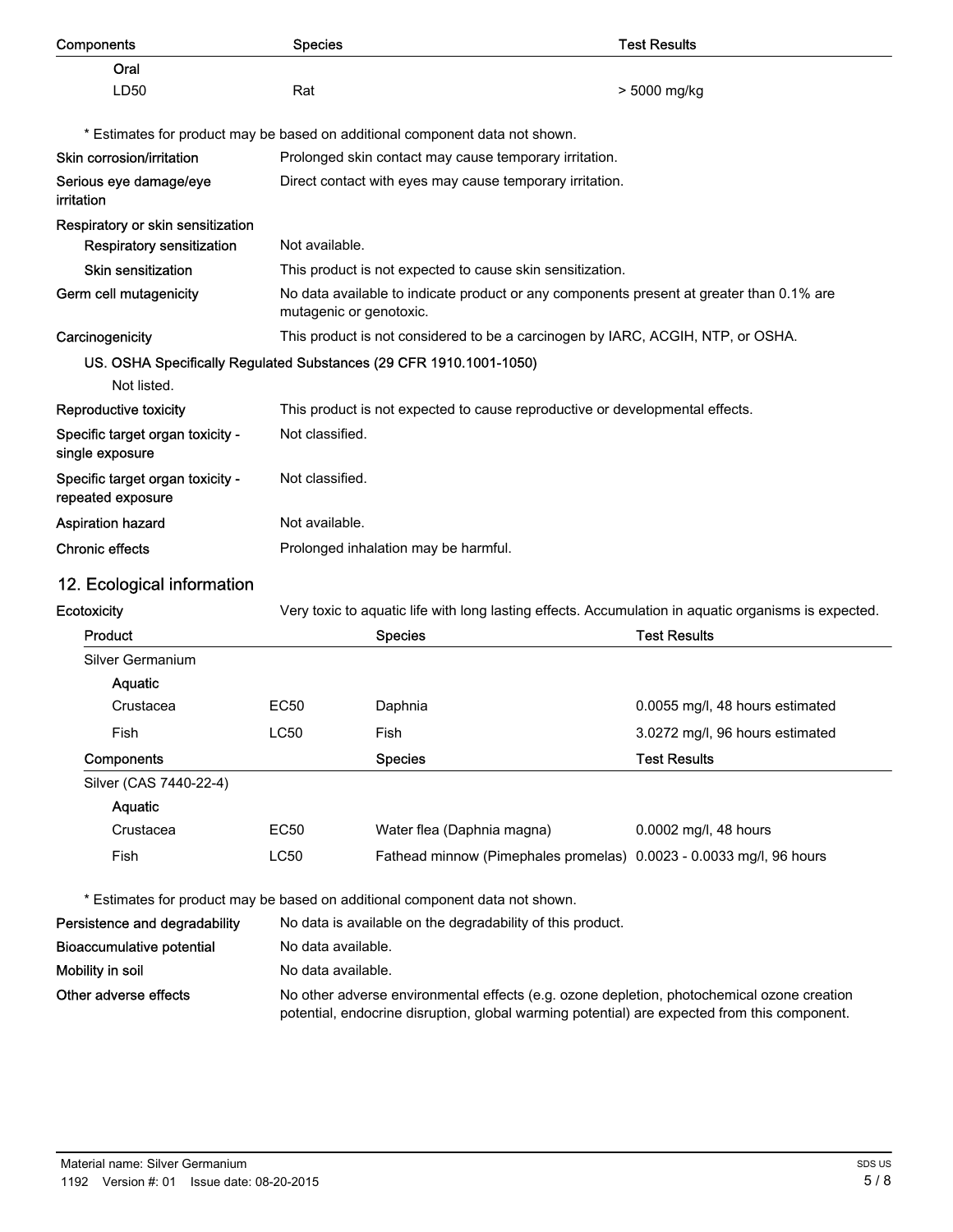# 13. Disposal considerations

| <b>Disposal instructions</b>             | Collect and reclaim or dispose in sealed containers at licensed waste disposal site. This material<br>and its container must be disposed of as hazardous waste. Do not allow this material to drain into<br>sewers/water supplies. Do not contaminate ponds, waterways or ditches with chemical or used<br>container. Dispose of contents/container in accordance with local/regional/national/international<br>regulations. |
|------------------------------------------|------------------------------------------------------------------------------------------------------------------------------------------------------------------------------------------------------------------------------------------------------------------------------------------------------------------------------------------------------------------------------------------------------------------------------|
| Local disposal regulations               | Dispose in accordance with all applicable regulations.                                                                                                                                                                                                                                                                                                                                                                       |
| Hazardous waste code                     | The waste code should be assigned in discussion between the user, the producer and the waste<br>disposal company.                                                                                                                                                                                                                                                                                                            |
| Waste from residues / unused<br>products | Dispose of in accordance with local regulations. Empty containers or liners may retain some<br>product residues. This material and its container must be disposed of in a safe manner (see:<br>Disposal instructions).                                                                                                                                                                                                       |
| Contaminated packaging                   | Empty containers should be taken to an approved waste handling site for recycling or disposal.<br>Since emptied containers may retain product residue, follow label warnings even after container is<br>emptied.                                                                                                                                                                                                             |

# 14. Transport information

| DOT                          |                                                                         |
|------------------------------|-------------------------------------------------------------------------|
| <b>UN number</b>             | <b>UN3077</b>                                                           |
| UN proper shipping name      | Environmentally hazardous substances, solid, n.o.s.                     |
| Transport hazard class(es)   |                                                                         |
| <b>Class</b>                 | 9                                                                       |
| Subsidiary risk              |                                                                         |
| Label(s)                     | 9                                                                       |
| Packing group                | Ш                                                                       |
| Special precautions for user | Read safety instructions, SDS and emergency procedures before handling. |
| <b>Special provisions</b>    | 8, 146, 335, A112, B54, IB8, IP3, N20, T1, TP33                         |
| Packaging exceptions         | 155                                                                     |
| Packaging non bulk           | 213                                                                     |
| Packaging bulk               | 240                                                                     |
| IATA                         |                                                                         |
| UN number                    | <b>UN3077</b>                                                           |
| UN proper shipping name      | Environmentally hazardous substance, solid, n.o.s.                      |
| Transport hazard class(es)   |                                                                         |
| <b>Class</b>                 | 9                                                                       |
| Subsidiary risk              |                                                                         |
| Packing group                | Ш                                                                       |
| <b>Environmental hazards</b> | No.                                                                     |
| <b>ERG Code</b>              | 9L                                                                      |
| Special precautions for user | Read safety instructions, SDS and emergency procedures before handling. |
| Other information            |                                                                         |
| Passenger and cargo          | Allowed.                                                                |
| aircraft                     |                                                                         |
| Cargo aircraft only          | Allowed.                                                                |
| IMDG                         |                                                                         |
| UN number                    | <b>UN3077</b>                                                           |
| UN proper shipping name      | ENVIRONMENTALLY HAZARDOUS SUBSTANCE, SOLID, N.O.S.                      |
| Transport hazard class(es)   |                                                                         |
| <b>Class</b>                 | 9                                                                       |
| Subsidiary risk              | $\overline{\phantom{0}}$                                                |
| Packing group                | Ш                                                                       |
| <b>Environmental hazards</b> |                                                                         |
| Marine pollutant             | No.                                                                     |
| EmS                          | $F-A, S-F$                                                              |
|                              |                                                                         |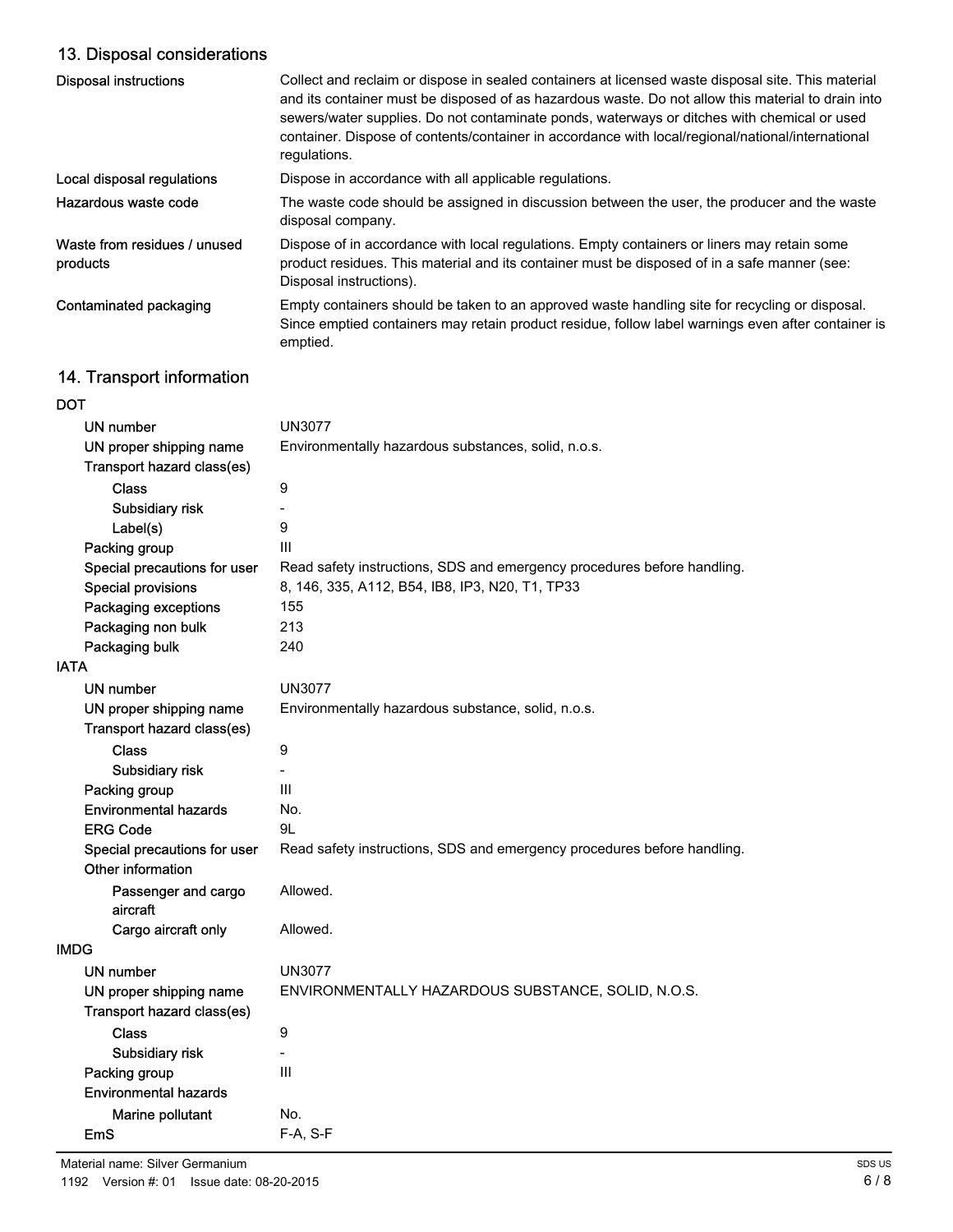Special precautions for user Read safety instructions, SDS and emergency procedures before handling.

# DOT; IATA; IMDG



General information **DOT Regulated Marine Pollutant. IMDG Regulated Marine Pollutant.** 

### 15. Regulatory information

US federal regulations

This product is a "Hazardous Chemical" as defined by the OSHA Hazard Communication Standard, 29 CFR 1910.1200. All components are on the U.S. EPA TSCA Inventory List.

### TSCA Section 12(b) Export Notification (40 CFR 707, Subpt. D)

Not regulated.

### CERCLA Hazardous Substance List (40 CFR 302.4)

Silver (CAS 7440-22-4) Listed.

# US. OSHA Specifically Regulated Substances (29 CFR 1910.1001-1050)

Not listed.

### Superfund Amendments and Reauthorization Act of 1986 (SARA)

| Hazard categories                                                                | Immediate Hazard - No<br>Delayed Hazard - No<br>Fire Hazard - No<br>Pressure Hazard - No<br>Reactivity Hazard - No |                   |           |
|----------------------------------------------------------------------------------|--------------------------------------------------------------------------------------------------------------------|-------------------|-----------|
| SARA 302 Extremely hazardous substance<br>Not listed.                            |                                                                                                                    |                   |           |
| SARA 311/312 Hazardous<br>chemical                                               | No                                                                                                                 |                   |           |
| SARA 313 (TRI reporting)<br><b>Chemical name</b>                                 |                                                                                                                    | <b>CAS number</b> | % by wt.  |
| Silver                                                                           |                                                                                                                    | 7440-22-4         | $88 - 90$ |
| Other federal regulations                                                        |                                                                                                                    |                   |           |
| Clean Air Act (CAA) Section 112 Hazardous Air Pollutants (HAPs) List             |                                                                                                                    |                   |           |
| Not regulated.                                                                   |                                                                                                                    |                   |           |
| Clean Air Act (CAA) Section 112(r) Accidental Release Prevention (40 CFR 68.130) |                                                                                                                    |                   |           |
| Not regulated.                                                                   |                                                                                                                    |                   |           |
| Safe Drinking Water Act                                                          | Not regulated.                                                                                                     |                   |           |

(SDWA) US state regulations

California Safe Drinking Water and Toxic Enforcement Act of 1986 (Proposition 65): This material is not known to contain any chemicals currently listed as carcinogens or reproductive toxins.

### US - New Jersey RTK - Substances: Listed substance

Silver (CAS 7440-22-4)

#### US - Pennsylvania RTK - Hazardous Substances: All compounds of this substance are considered environmental hazards

Silver (CAS 7440-22-4)